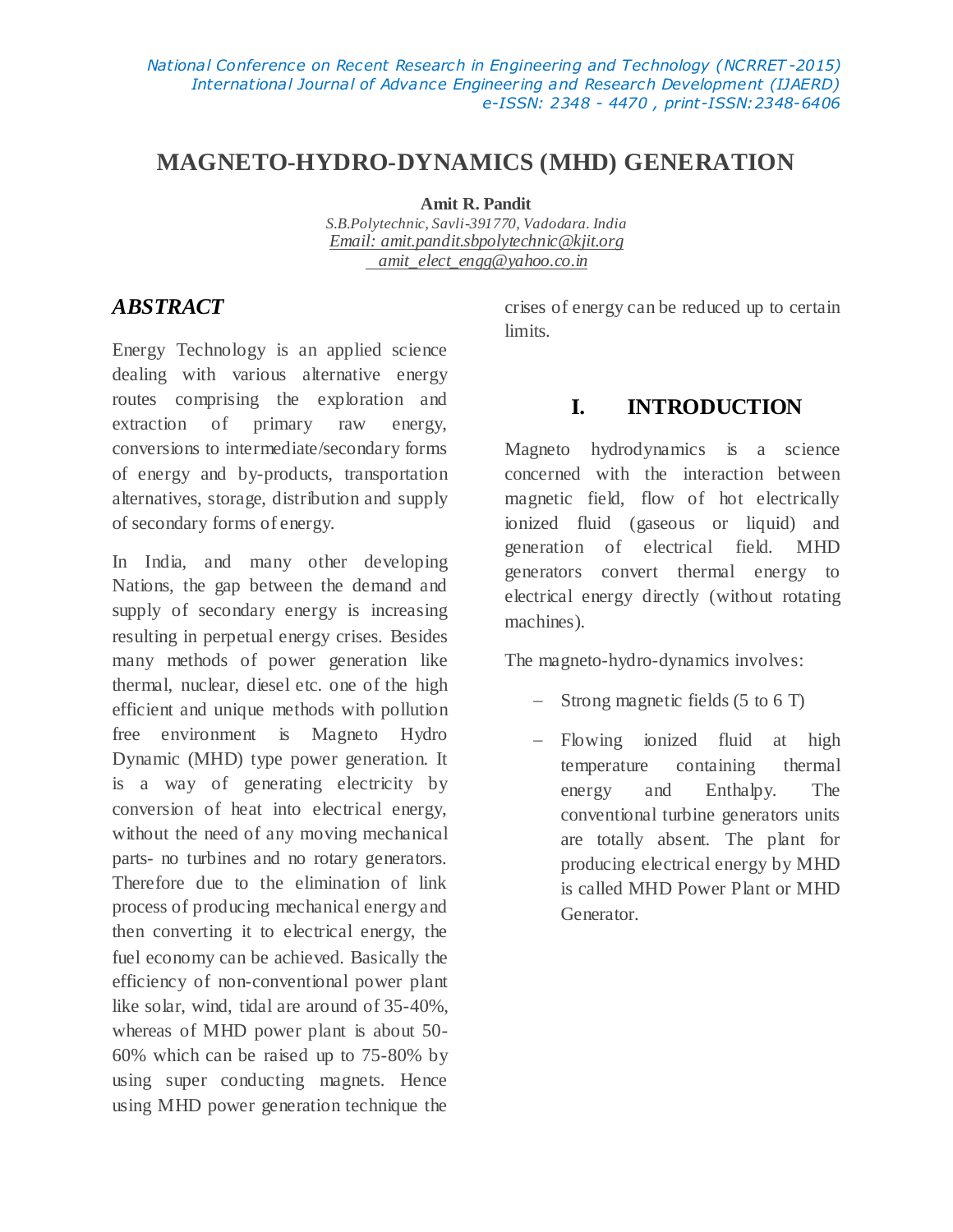

### **FIGURE:-1**

MHD plant receives coal or gasified coal as fuel. MHD generator is used as a topping cycle unit with steam turbine generator as a bottoming unit. The MHD-Steam hybrid plant has net thermal efficiency 50-60% as compared to 30-40% of conventional coal fired steam turbine generator plant. Due to higher efficiency of MHD, the fuel consumption of primary energy input will be lesser and fuel like coal, gas will be conserved.

The MHD generator is without any rotating parts or moving parts. Hence, maintenance requirements are expected to be modest. Due to this vital advantage, substantial efforts have been devoted to development of MHD Plant Technology since 1959. Interest in MHD has further increased after the 1973 oil crises.

# **II. HISTORY**

- During the Bakerian lecture to the Royal Society in the year 1832, Michael Faraday introduced the concept of MHD power generation for the very first time. However the concept remained unthinkable for its actual utilization.

 Around 1938, at Westing house research laboratory (USA), the first known attempt to develop an MHD generator was made.

### **HISTORICAL REVIEW OF MHD.**

| 1959 | <b>USA</b>  | First Demonstration                             |
|------|-------------|-------------------------------------------------|
|      |             | Facility to<br>prove                            |
|      |             | feasibility.                                    |
| 1960 | <b>USSR</b> | Research<br>and                                 |
|      | Japan,      | development projects                            |
|      | France      | initiated.                                      |
|      | UK.         |                                                 |
|      | USA,        |                                                 |
|      | Poland      |                                                 |
|      |             |                                                 |
| 1970 | <b>USSR</b> | Pilot plant rated 25 MW                         |
|      |             | was commissioned.                               |
| 1977 | India       | Pilot plant stage I rated                       |
|      |             | 5MW was initiated                               |
|      |             | (BHEL).                                         |
|      |             |                                                 |
| 1985 |             | The pilot plant                                 |
|      |             | Commissioned.                                   |
| 1986 | <b>USSR</b> | First commercial MHD                            |
|      |             | plant rated 500 MW                              |
|      |             | commissioned in former                          |
|      |             | <b>USSR</b> at Ryazan Central                   |
|      |             | Power Station.                                  |
|      |             |                                                 |
|      |             | It has two units of 250                         |
| 1987 | <b>USA</b>  | MW each.<br>Several 50 MW and                   |
|      |             |                                                 |
|      |             | 100MW<br><b>MHD</b>                             |
|      |             | Generators<br>are                               |
| 1990 |             | undergoing field trials.<br>Liquid Metal Closed |
|      |             |                                                 |
|      |             | Cycle MHD cycle under                           |
|      |             | development.                                    |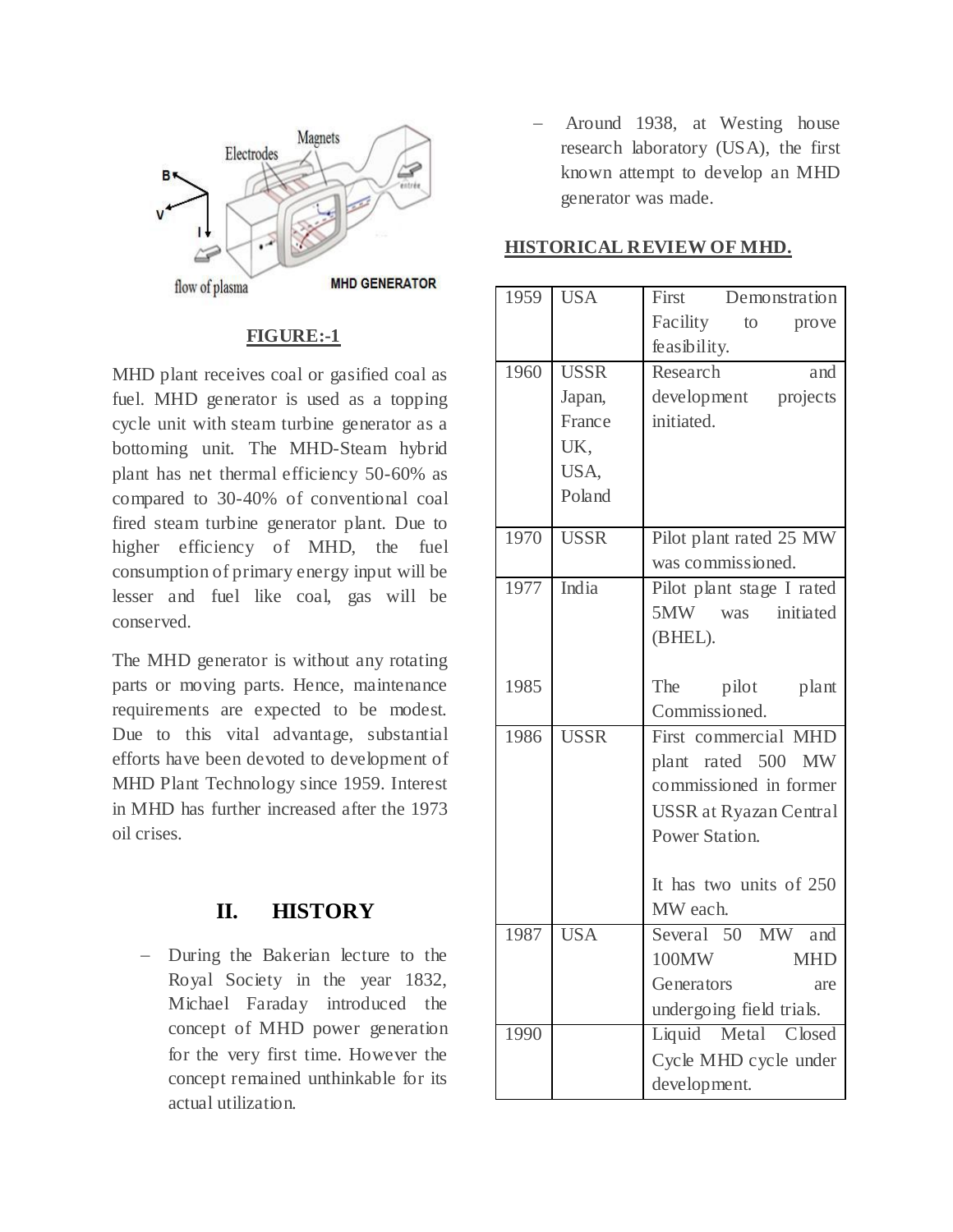### **III. PRINCIPLE**

The MHD power generation principle is very simple and is based on Faradays law of Electromagnetic Induction which actually states that when a conductor and a magnetic field moves relative to each other, then voltage is induced in the conductor, which results in flow of current across the terminals.



### **FIGURE:-2**

The voltage generated across the electrodes due to the flow of the conducting plasma through a magnetic field at high velocity is perpendicular to both the plasma flow and the magnetic field according to Flemings Right Hand Rule.

The effect of a charged particle moving in a constant magnetic field is described by the Lorentz Force Law. The simplest form of this law is given by the vector equation.

# **F=Q. (v x B)**

Where,

- $-$  F is the force acting on the particle.
- Q is the charge of the particle,
- v is the velocity of the particle, and

- B is the magnetic field.

The vector F is perpendicular to both v and B according to the right hand rule.

## **IV. CONSTRUCTION**

Basically the construction of MHD generators is very simple. As it consists of no moving parts and actual conductors are replaced by plasma (ionized gas), the construction becomes easier.

The main components in the MHD Generator are:

- **DUCT:** The hot ionized gases flow through the duct. The duct has a convergent-divergent shape such that the gases attain supersonic velocity in the divergent portion. Cross section of duct is either rectangular or circular.
- **COMBUSTOR:** The fuel, hot compressed air and seeding material are admitted in the combustor. The fuel is ignited by auxillary burners. Fuel is burnt to obtain hot gases at high temperature (2500-3000 K) and high pressure. The seeding (ionizing) material is mixed with the hot gases to obtain Ionized gas. Seeding material is potassium or Cesium. The hot ionized gas is called the working fluid. The fluid is accelerated to almost supersonic speeds in the divergent portion of the duct.
- **ELECTROMAGNET FIELD COILS:** The magnetic field coils are

placed such that the magnetic field is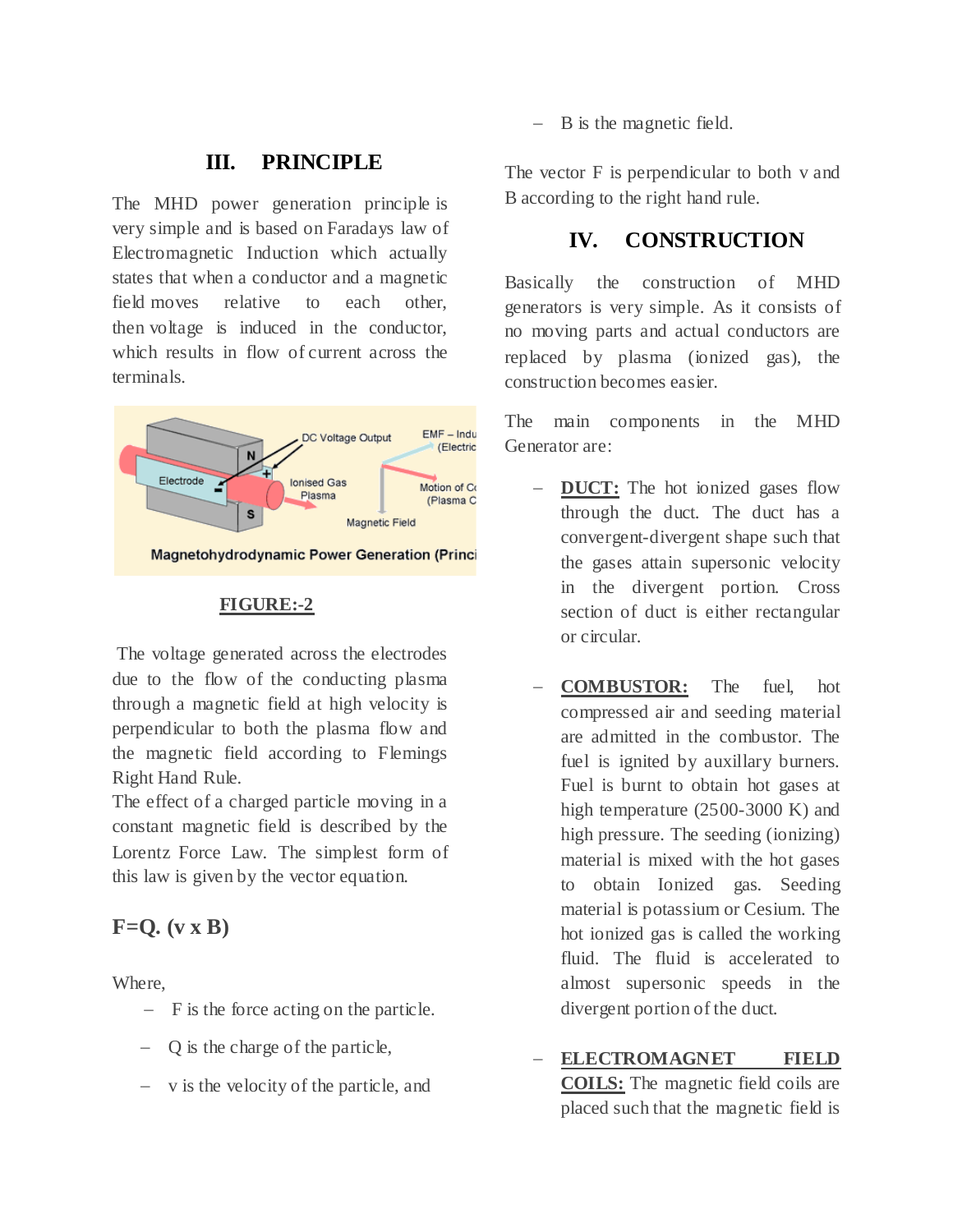in direction perpendicular to the axis of the duct. The fields coils are energized by auxillary DC supply obtain from a rectifier set. The field coils are generally superconducting DC. Auxillary DC power supply is given by the MHD generator. Set via rectifier.

 **ELECTRODE SYSTEM:** Two sets of Segmented Electrodes (+ and -) are placed in the direction of the electrical field E which is perpendicular to B and HG. The power generated by the MHD is of DC form. The electrode system collects the power. The bus bar connections are provided between the electrode system and the Inverter. Electrodes are segmented and skewed to offset the drifting caused by the Hall Effect.

Basically there are two types of MHD systems:

- 1) Open cycle MHD system.
- 2) Closed cycle MHD system.

### **Open Cycle MHD System**

In open cycle MHD system, atmospheric air is passed through the strong magnetic field at very high temperature and pressure. Coal is first processed and burnet in the combustor at a high temperature of about 2700°C and pressure about 12 atp with preheated air from the plasma. Then to increase the electrical conductivity, a seeding material such as potassium carbonate is injected to the plasma. To have a high velocity, resulting mixture having an electrical conductivity of about 10

Siemens'/m is expanded through a nozzle, and then passed through the magnetic field of MHD generator. The positive and negative ions move to the electrodes during the expansion of the gas at high temperature, and thus constitute an electric current. The gas is then made to exhaust through the generator. Since the same air cannot be reused again hence it forms an open cycle and thus is named as open cycle MHD.



#### **FIGURE:-3**

#### **Closed Cycle MHD System**

As the name suggests the working fluid is circulated in a closed loop in a closed cycle MHD. Hence, in this case liquid metal or inert gas is used as the working fluid to transfer the heat. The liquid metal has typically the advantage of high electrical conductivity; hence the heat provided by the combustion material need not be too high. Comparatively to the open loop system there is no inlet and outlet for the atmospheric air. As the same fluid is circulated again for effective heat transfer, this process is simplified to a great extent.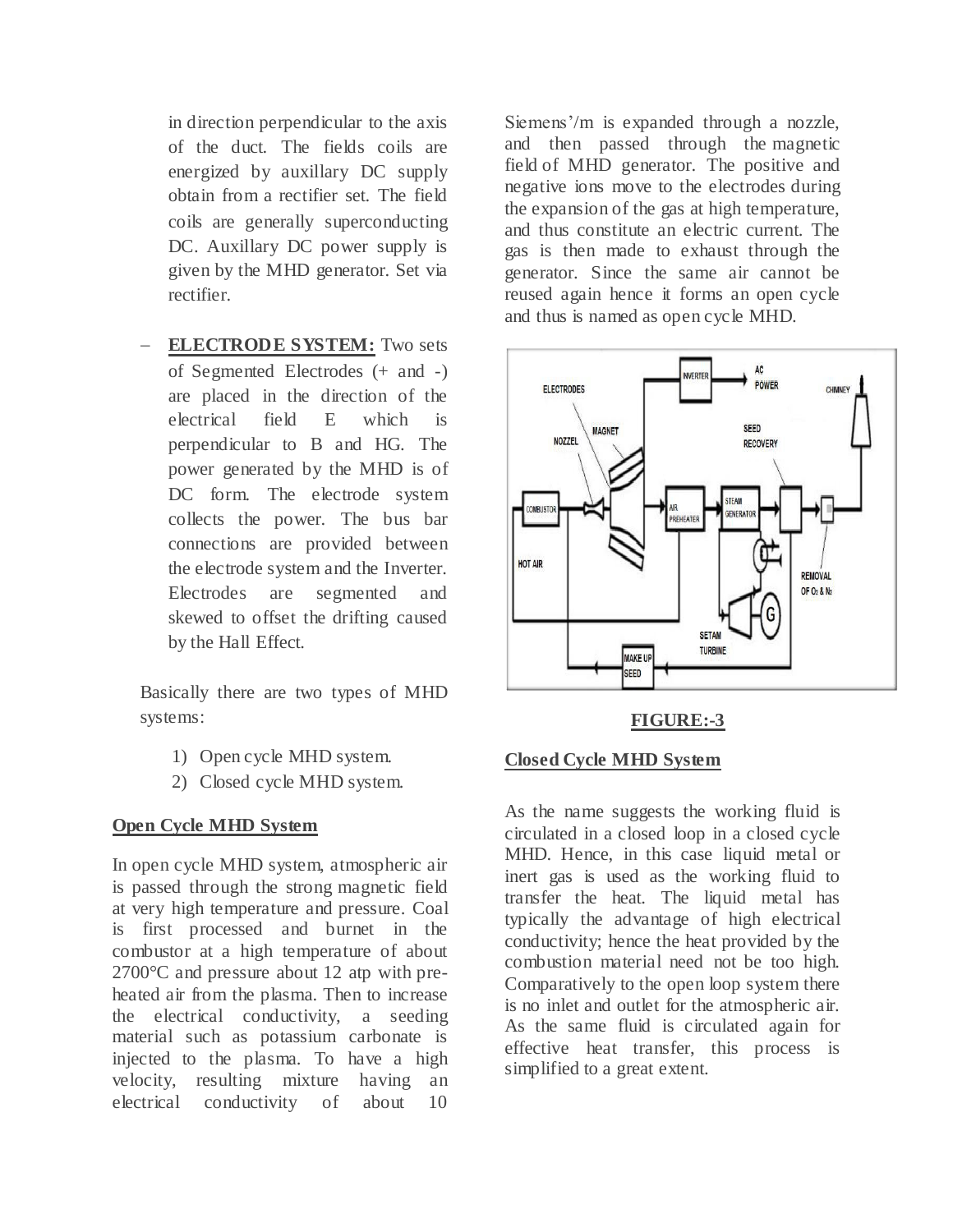



#### **FIGURE:-5**

The thermal energy is converted directly to direct current electrical energy by flowing hot seeded (ionized) gases through strong magnetic field. (Hence the name Magneto-Hydro-Dynamics). In a Magneto hydrodynamics Generator the magnetic field (B) is unidirectional. Hot ionized Gas is flown through the magnetic field in perpendicular direction.

By interaction between moving ionized gas (U) and the direct magnetic field (B), DC electric field (E) is generated in the third direction such that U, B, and E are mutually perpendicular. Direction of electric field is given by vector cross product:

#### $U \times B = E$

Electrodes placed in the path of electric field collect the induced DC electromotive force (emf). When external electric circuit is connected, induced currents flow. The charged particles flow through the plasma in the direction of electric field and constitute DC current. The external Inverter converts DC to 3 Phase AC and supplies power to the AC network.

Thermal Energy in hot gases is converted to electrical energy supplied via the electrodes to the output circuit. The power supplied to DC magnetic coils is amplified to several thousand times.

# **VI. ADVANTAGES**

- MHD top-steam bottom plants have overall thermal efficiency of 50-55% as against the maximum 30-40% of the best among conventional steam power plants. This means fuel consumption and emission would reduce by 15% to 25%.
- Effective and simple technology.
- Energy losses can be reduced, as there is no moving part in the generator.
- Reduce Environmental Pollution.